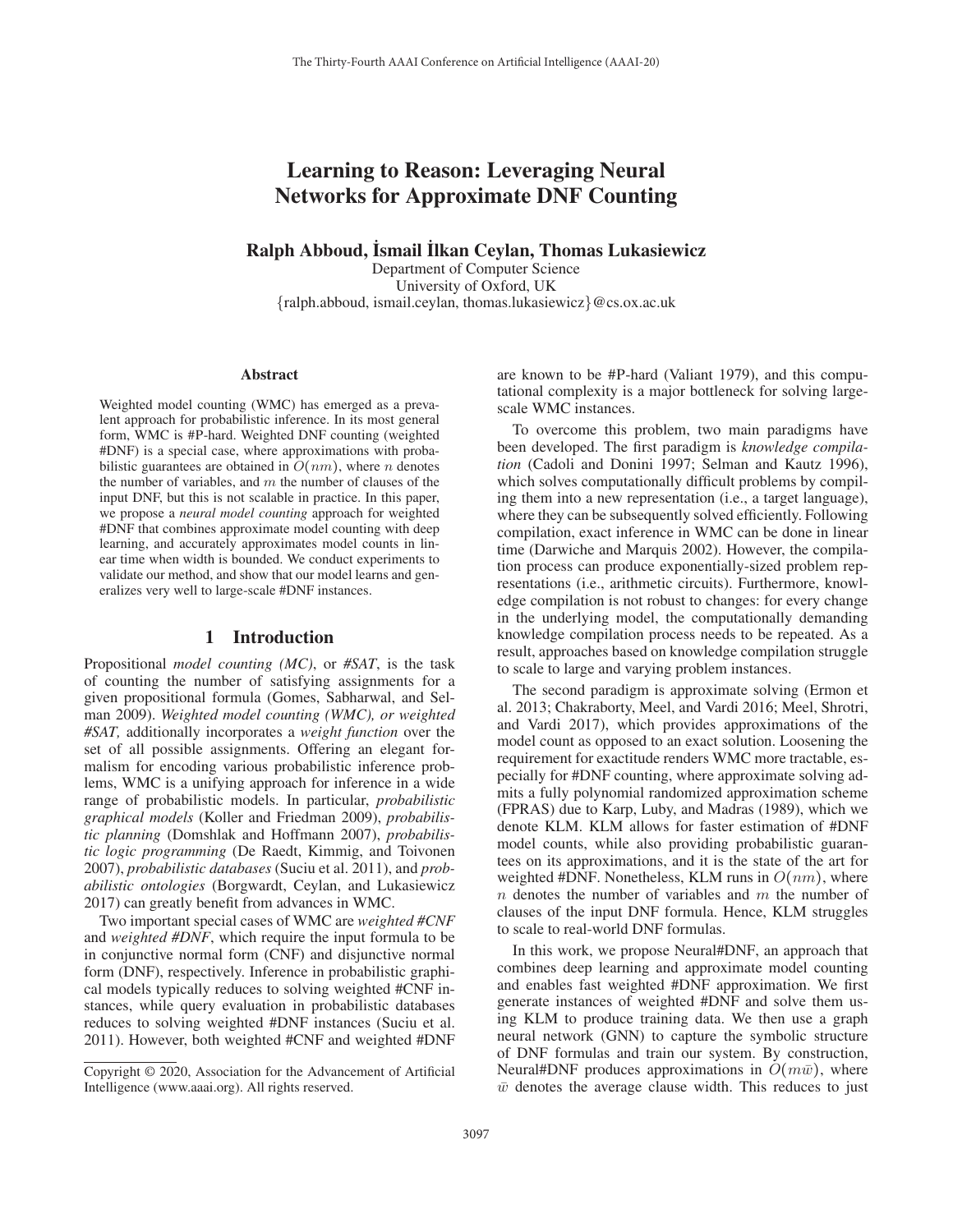$O(n + m)$  for bounded width. Our approach does not provide guarantees as with KLM, but instead enables a relative speed-up of multiple orders of magnitude in the average case. This is especially true, since, in practice,  $\bar{w} \ll n$ . Our experiments show that the GNN learns to accurately estimate weighted model counts and generalizes to novel formulas. Indeed, our model computes solutions to unseen weighted #DNF instances with 99% accuracy relative to an additive error threshold of 0.1 with respect to tight KLM approximations. It also generalizes to larger problem instances involving up to 15K variables remarkably well, despite only seeing formulas with at most 5K variables during training.

In summary, Neural#DNF makes the following contributions:

- It produces *efficient* and *highly accurate* weighted #DNF approximations in  $O(m\bar{w})$ , and in *linear time* with bounded width.
- It *reliably scales* to #DNF instances with up to 15K variables, which, to our knowledge, is a first for neural-symbolic methods.
- It is *robust* in that it can produce approximations for any problem instance over a given domain following training.

Our findings suggest that GNNs can effectively and efficiently perform large-scale #DNF through training with dense and reliable data. Further experiments and details are deferred to the appendix of this paper.<sup>1</sup>

## 2 Preliminaries

We briefly introduce weighted model counting, the KLM algorithm, and graph neural networks.

#### Weighted Model Counting

Given a (finite) set S of propositional variables, a *literal* is of the form v, or  $\neg v$ , where  $v \in S$ . A *conjunctive clause* is a conjunction of literals, and a *disjunctive clause* is a disjunction of literals. A clause has *width* k if it has exactly k literals. A formula  $\phi$  is in *conjunctive normal form (CNF)* if it is a conjunction of disjunctive clauses, and it is in *disjunctive normal form (DNF)* if it is a disjunction of conjunctive clauses. We say that a DNF (resp., CNF) has width  $k$  if it contains clauses of width at most  $k$ . An assignment  $\nu$  :  $S \mapsto \{0, 1\}$  maps every variable to either 0 (false), or 1 (true). An assignment  $\nu$  *satisfies* a propositional formula  $\phi$ , denoted  $\nu \models \phi$ , in the usual sense, where  $\models$  is the propositional entailment relation.

Given a propositional formula  $\phi$ , its *model count*  $\#\phi$  is the number of assignments  $\nu$  satisfying  $\phi$ . The *weighted model count* of  $\phi$  is given by  $\sum_{\nu \models \phi} w(\nu)$ , where  $w : \mathfrak{A} \mapsto \mathbb{R}$ is a *weight function*, and  $\mathfrak A$  is the set of all possible assignments. In this work, we set  $w : \mathfrak{A} \rightarrow [0,1] \cap \mathbb{Q}$  such that every assignment is mapped to a rational probability and  $\sum_{v \in \mathfrak{A}} w(v) = 1$ . As common in the literature, we view every propositional variable as an independent Bernoulli random variable and assign probabilities to literals.

#### The KLM Algorithm

Exactly solving weighted #DNF instances is #P-hard and thus intractable. The KLM algorithm (Karp, Luby, and Madras 1989) is a fully polynomial randomized approximation scheme (FPRAS), and provides probabilistic guarantees for weighted #DNF. More formally, given an error  $\epsilon > 0$  and a confidence value  $0 < \delta < 1$ , KLM computes  $\hat{\mu}$ , an approximation of the true weighted model count  $\mu$ , in polynomial time such that  $Pr(\mu(1 - \epsilon) \leq \hat{\mu} \leq \mu(1 + \epsilon)) \geq 1 - \delta$ .

Specifically, for a DNF  $\phi$  with n variables and m clauses, KLM computes a number of sampling trials  $\tau = 8(1+\epsilon)m\log(\frac{2}{\delta})\frac{1}{\epsilon^2}$ , and initializes a trial counter N<br>to 0. Then at every trial KLM performs the following steps: to 0. Then, at every trial, KLM performs the following steps:

- 1. If no current sample assignment exists, randomly select a clause  $C_i$  with probability  $\frac{p(C_i)}{\sum_{j=1}^m p(C_j)}$ , then randomly generate a satisfying assignment for  $C_i$  using the variable probability distribution.
- 2. Check whether the current assignment satisfies a randomly selected clause  $C_k$ . If so, increment N and generate a new sample assignment. Otherwise, do nothing.

KLM returns  $\frac{\tau \sum_{j=1}^{m} p(C_j)}{mN}$  as an estimate for the weighted DNF count. Since assignment checking runs in  $O(n)$ , the complexity of KLM amounts to  $O(nme^{-2}\log(\frac{1}{\delta}))$ . KLM is the state of the art for approximate weighted #DNF so we the state of the art for approximate weighted #DNF, so we use it to label DNF formulas used to train our model.

## Graph Neural Networks

Graph neural networks (GNNs) (Gori, Monfardini, and Scarselli 2005; Scarselli et al. 2009) are neural networks specifically designed to process structured graph data. In a GNN, every graph node  $x$  is given a vector representation  $v_x$ , which is updated iteratively. A node x receives information from its *neighborhood*  $N(x)$ , which is the set of nodes connected by an edge to x. Let  $v_{x,t}$  denote the value of  $v_x$  at iteration  $t$ . We write a node update as:

$$
v_{x,t+1} = combine(v_{x,t}, aggregate(N(x))),
$$

where *combine* and *aggregate* are functions, and *aggregate* is permutation-invariant. We use layer-norm LSTMs (Ba, Kiros, and Hinton 2016) as our *combine* function, and sum as our *aggregate* function. This is similar to gated graph neural networks (Li et al. 2016), except that we replace the gated recurrent unit (GRU) (Chung et al. 2014) with a layer-norm LSTM, given the remarkable empirical success of the latter (Selsam et al. 2019; Prates et al. 2019). Upon termination of all iterations, the final node representations are used to compute the target output.

GNNs are highly expressive computational models: GNNs can be as discerning between graphs as the Weisfeiler-Lehman (WL) graph isomorphism heuristic (Xu et al. 2019; Morris et al. 2019). Unlike feature engineering (Kashima, Tsuda, and Inokuchi 2003) and static embedding methods (Wang et al. 2014), GNNs can autonomously learn relationships between nodes, identify important features, and build models that can generalize to unseen graphs.

<sup>&</sup>lt;sup>1</sup>The extended version of this paper including the appendix is available at: arxiv.org/pdf/1904.02688.pdf.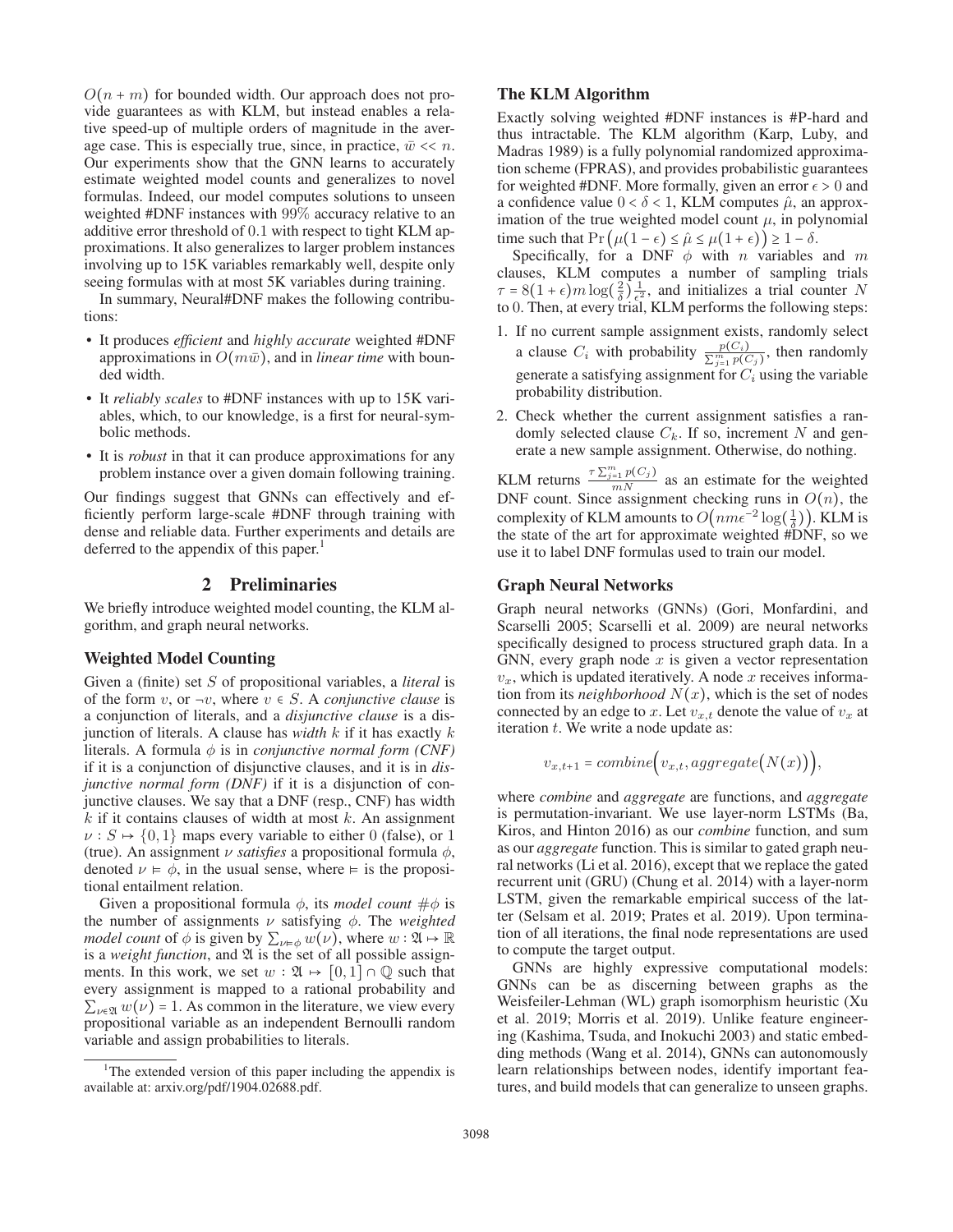

Figure 1: Message passing protocol on the DNF formula  $\psi = (x_1 \wedge x_2) \vee (\neg x_1 \wedge \neg x_2)$ .



Figure 2: Graph encoding of the DNF formula  $\phi = (x_1 \wedge \neg x_2 \wedge x_4) \vee (x_1 \wedge x_2 \wedge \neg x_3).$ 

## 3 Graph Neural Network Model

We propose Neural#DNF, a new method for solving weighted #DNF problems based on GNNs. We model DNF formulas as graphs, and use a GNN to iterate over these graphs to compute an approximate weighted model count.

#### Model Setup

We encode a DNF formula as a graph with 3 layers as shown in Figure 2: a *literal* layer, a *conjunction* layer, and a *disjunction* layer. In the *literal* layer, every DNF variable is represented by 2 nodes corresponding to its positive and negative literals, which are connected by a (dashed) edge to highlight that they are complementary. In the *conjunction* layer, every node represents a conjunction and is connected to *literal* nodes whose literals appear in the conjunction. Finally, the *disjunction* layer contains a single disjunction node, which is connected to all nodes in the *conjunction* layer.

To approximate the model count of a DNF formula, we use a message-passing GNN model that iterates over the corresponding DNF graph and returns a Gaussian distribution. Initially, the network computes vector representations for all literal nodes, given their probabilities, using a multi-layer perceptron (MLP) fenc. More formally, a k−dimensional representation  $v_{x_i,0}$  of a literal  $x_i$  with probability  $p_i$  is computed as  $v_{x_i,0} = f_{enc}(p_i)$ . Nodes in the *conjunction* and *disjunction* layers are initialized to two representation vectors  $v_c$  and  $v_d$ , respectively, and the values for these vectors are learned over the course of training. After initialization, node representations are updated across T message passing iterations.

#### Message Passing Protocol

A message passing iteration consists of the following 4 steps:

(a) *Literal* layer nodes compute messages using an MLP M<sup>l</sup> and pass them to their neighboring *conjunction* layer nodes. These *conjunction* nodes then aggregate these messages using the sum function and update their representation using a layer-norm LSTM  $L_{c_1}$ . The updated *conjunction* node representations, denoted  $\hat{v}_{x_c,t+1}$ , are given formally as:

$$
\hat{v}_{x_c,t+1} = L_{c_1} \Big( v_{x_c,t}, \sum_{x_l \in N(x_l)} M_l(v_{x_l,t}) \Big).
$$

(b) *Conjunction* layer nodes compute and send messages to the disjunction node via an MLP  $M_c$ . The disjunction node aggregates these and updates using a layer-norm LSTM  $L_d$ , i.e.,

$$
v_{x_d, t+1} = L_d \Big( v_{x_d, t}, \sum_{x_c \in N(x_d)} M_c(\hat{v}_{x_c, t+1}) \Big).
$$

(c) The disjunction node computes a message using an MLP  $M_d$  and sends it to the *conjunction* nodes, which update their representation using a different LSTM cell  $L_{c2}$ :

$$
v_{x_c,t+1} = L_{c_2} \Big( \hat{v}_{x_c,t+1}, M_d(v_{x_d,t+1}) \Big).
$$

(d) Using their latest representations, *conjunction* nodes send messages to neighboring nodes in the *literal* layer. *Literal* layer nodes aggregate these messages and concatenate them (represented with ∣∣) with messages from their corresponding negated literal. Then, they use this message to update their representations using a layer-norm LSTM  $L_l$ :

$$
v_{x_l,t+1} = L_l(v_{x_l,t},\Big(\sum_{x_c \in N(x_l)} M_c(v_{x_c,t+1}) || M_l(v_{\neg x_l,t})\Big)\Big).
$$

A visual representation of the 4 message passing steps for a simple formula is provided in Figure 1. In this protocol, we use 2 distinct LSTM cells  $L_{c_1}$  and  $L_{c_2}$  to update the representations of *conjunction* nodes at steps (a) and (c), so that the network learns separate update procedures for literalbased and disjunction-based updates. At the end of message passing, the final disjunction node representation  $v_{x_d,T}$  is passed through an MLP  $f_{out}$ . The final layer of this MLP consists of two neurons  $n_{\mu}$  and  $n_{\sigma}$ , which return the mean and standard deviation, respectively, of a predicted Gaussian distribution.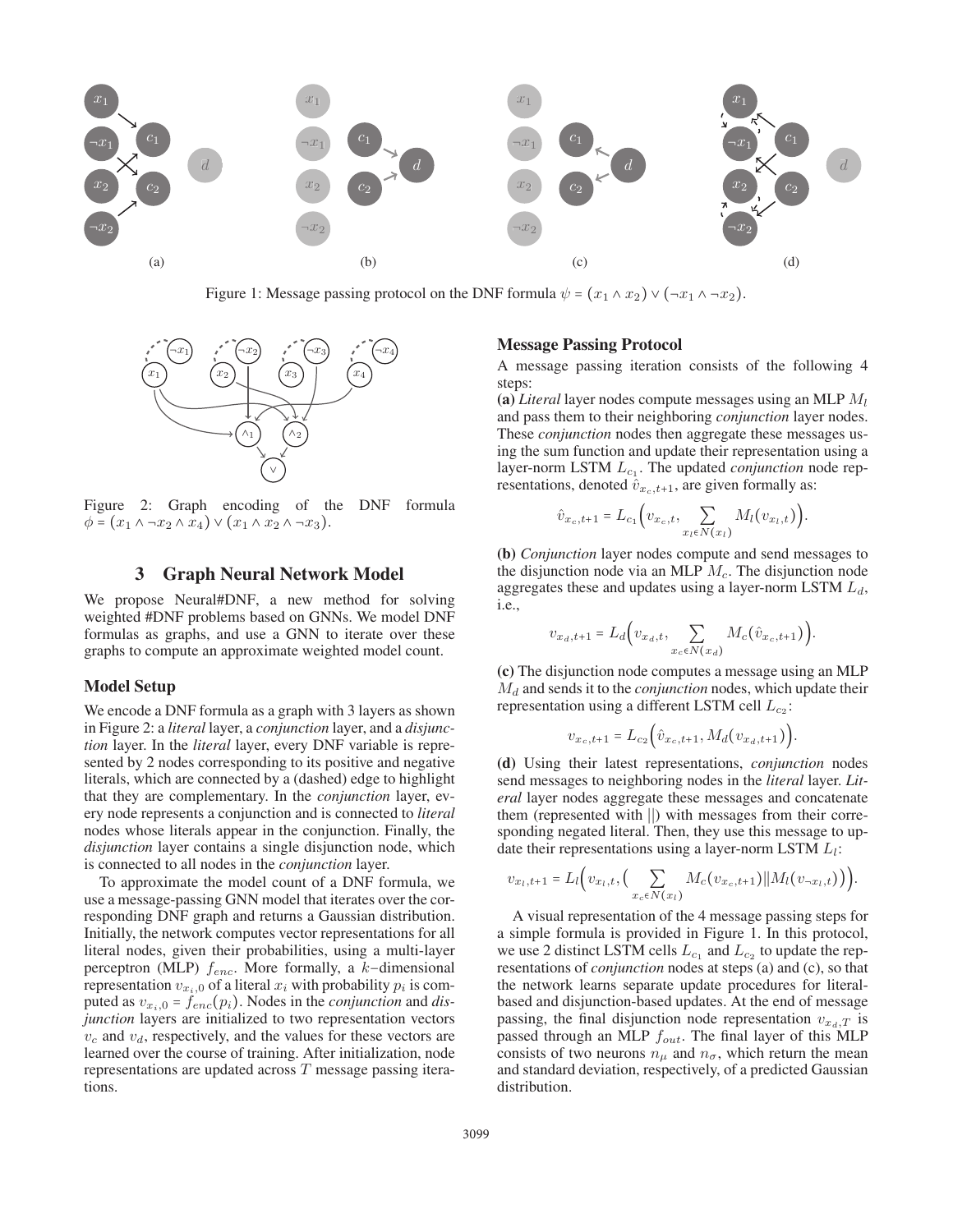Table 1: Distribution of formula sizes in the training set.

| Size $(n)$ | 50    | 100   | 250   | 500   |
|------------|-------|-------|-------|-------|
| Count      | 30000 | 20000 | 16000 | 12000 |
| Size $(n)$ | 750   | 1000  | 2500  | 5000  |
| Count      | 10000 | 8000  | 6000  | 3000  |

## Loss Function

Given  $\epsilon$  and  $\delta$ , KLM returns an estimate  $\hat{\mu}$  of the true model count  $\mu$  within a multiplicative bound with respect to  $\epsilon$ , and this bound holds with probability  $1-\delta$ . By identifying different configurations of  $\epsilon$  and  $\delta$  that lead to an identical KLM running time, one can deduce that the probability mass is concentrated around  $\hat{\mu}$  and decays away from it, and this holds for all DNFs. Note that the multiplicity of the bound interval on  $\hat{\mu}$  w.r.t.  $\epsilon$  makes it hard to fit standard distributions on it. Hence, we apply a natural logarithm to this bound to get the additive bound on  $\log \mu$ :

$$
\log \hat{\mu} - \log (1 + \epsilon) \le \log \mu \le \log \hat{\mu} + \log (1 + \epsilon).
$$

We can then fit a Gaussian  $\mathcal{N}(\mu', \sigma)$  to this bound by setting  $\mu' = \hat{\mu}$  and  $\sigma = \log(1+\epsilon)/F^{-1}(1-\frac{\delta}{2})$ , where  $F^{-1}$  denotes the inverse cumulative distribution function of the standard the inverse cumulative distribution function of the standard Gaussian distribution. The GNN is thus trained to predict  $\log \mu$ , a negative number. We adapt the exponential linear unit (ELU) (Clevert, Unterthiner, and Hochreiter 2016) activation function and apply it to  $n_{\mu}$  and  $n_{\sigma}$ . More specifically, we use

$$
ELU + 1(x) = \begin{cases} e^{-x} & \text{if } x \le 0\\ x+1 & \text{otherwise,} \end{cases}
$$

such that  $n_{\mu}$  uses  $-ELU + 1(x)$ , and  $n_{\sigma}$  uses  $ELU + 1(x)$ , thereby restricting their outputs to be negative and positive, respectively.

To compare the predicted Gaussian and the KLM result, we use Kullback-Leibler (KL) divergence, which for two Gaussians  $\mathcal{N}_1(\mu_1, \sigma_1)$  and  $\mathcal{N}_2(\mu_2, \sigma_2)$  is given by:

$$
KL(\mathcal{N}_1, \mathcal{N}_2) = \log \frac{\sigma_2}{\sigma_1} - \frac{1}{2} + \frac{\sigma_1^2 + (\mu_1 - \mu_2)^2}{2\sigma_2^2}
$$

We set  $\mathcal{N}_1$  to be the prediction returned by the network and  $\mathcal{N}_2$  to be the KLM approximation. This choice is critical in order to avoid the system minimizing the training loss by learning to produce arbitrarily large values of  $\sigma_2$ .

# 4 Experiments

We train our model on a large set of DNF formulas and measure its generalization relative to new DNF formulas. These formulas are distinct in terms of *structure* (i.e., the underlying clauses and variables in every clause) and *size* (i.e., the number of clauses and variables is larger), so our experiments target generalization in both aspects. To evaluate *structure generalization*, we run our GNN on unseen formulas of comparable size to training formulas and measure its performance. To evaluate *size generalization*, we run tests



Figure 3: A gray-scale heat map representing the distribution of GNN predictions compared to KLM approximations.

on novel, larger formulas and assess how well the GNN performs. To further validate our model and data generation procedure, we also run these experiments using differently generated synthetic datasets (Meel, Shrotri, and Vardi 2018).

## Experimental Setup

In our experiments, we compare Neural#DNF predictions  $\hat{\mu}$ with those of KLM and check whether their absolute difference falls within pre-defined additive thresholds. We opt for additive error, as opposed to multiplicative error, as the former produces an absolute distance metric, whereas the latter is relative to the model count.

Owing to the lack of standardized benchmarks, we generate synthetic formulas using a novel randomized procedure designed to produce more variable formulas. We generate 100K distinct training formulas, where formula counts per  $n$  are shown in Table 1. For every  $n$ , formulas are generated with fixed clause width  $w \in \{3, 5, 8, 13, 21, 34\}$  and number of clauses m from  $\{0.25, 0.375, 0.5, 0.625, 0.75\} \cdot n$ , such that every valid setting (i.e., all configurations except  $w = 3$ and  $m = 0.25 \cdot n$ ) is represented equally, and each formula has 4 variable probability distributions. More details about our data generation can be found in the appendix. The *structure* evaluation test set is generated analogously, and contains 13080 distinct formulas. The *size* evaluation set contains 348 formulas with  $n = 10K$  and 116 formulas with  $n = 15K$ , with one probability distribution each.

For all experiments, we use  $k = 128$ -dimensional vector representations. We define  $f_{enc}$  as a 3-layer MLP with layer sizes 8, 32, and 128, message-generating MLPs  $(M_l, M_c,$ and  $M_d$ ) as 4-layer MLPs with 128-sized layers, and  $f_{out}$ as a 3-layer MLP with layers of size 32, 8, and 2. We use the rectified linear unit (ReLU) as the activation function at MLP hidden layers, and linear activation at the output layer for all MLPs except  $f_{out}$ . For  $f_{out}$ , output activation is as defined in Section 3. Generated formulas were labelled using KLM with  $\epsilon = 0.1$  and  $\delta = 0.05$  to achieve a reasonable

.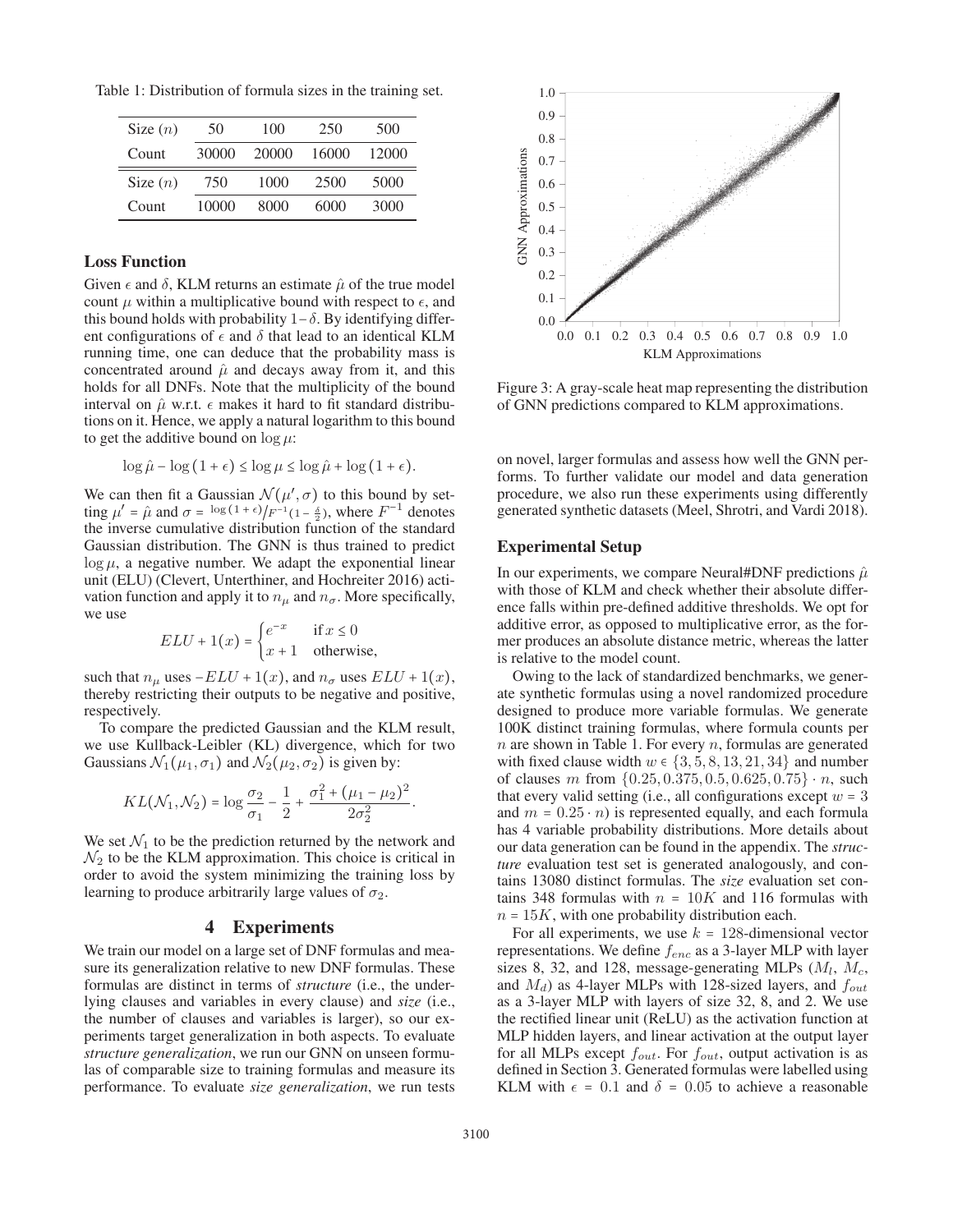Table 2: GNN accuracy (%) w.r.t. to additive thresholds.

| <b>Evaluation Data</b>                 | <b>Thresholds</b> |                |                |                |
|----------------------------------------|-------------------|----------------|----------------|----------------|
|                                        | 0.02              | 0.05           | (0.10)         | 0.15           |
| <b>Training Set</b><br><b>Test Set</b> | 87.14<br>8737     | 98.80<br>98.76 | 99.97<br>99.95 | 99.99<br>99.98 |

trade-off between label accuracy and generation tractability.

We train the system for 4 epochs on a P100 GPU using KL divergence loss, the Adam optimizer (Kingma and Ba 2015), a learning rate of  $\lambda = 10^{-5}$ , a gradient clipping ratio of 0.5, and  $T = 8$  message passing iterations.

#### Results

On the *structure* generalization test, Neural#DNF predictions align very closely with those of KLM, as shown in Figure 3. The model is within 0.02 of the KLM WMC estimate over 87.37% of the test set, and this rises to 99.95% for a threshold of 0.1. The model also performs consistently across different *n*, with accuracy varying by at most  $4.5\%$ between any two different  $n$  values for all four test thresholds. Overall test results are given in Table 2.

The proximity between training and testing accuracies at all thresholds shows that the network has not fit or memorized its training formulas, but has instead learned a general WMC procedure. The results parametrized by  $n$  are provided in Table 3. These results show that the network maintains a high accuracy (e.g., 95.5% for threshold 0.05) across all  $n$  values, and so does not rely on a particular  $n$ to achieve its high overall performance. Notably, the model is also robust against variation in  $w$ . As shown in Table 4, the model scores above 96% and 99% across all widths for thresholds 0.05 and 0.1, respectively. Interestingly, it has near-perfect performance for larger widths 13, 21, and 34, where weighted model counts are near-zero, and has relatively higher accuracy at threshold  $0.02$  when  $w = 3$ , where counts are almost one. Simultaneously performing well in both extreme cases, coupled with high accuracy on intermediate widths, further highlights the robustness of our model.

On the *size* generalization task, our model maintains accuracies of 97.13% and 94.83% with a threshold of 0.1 on 10K and 15K-variable formulas, respectively, despite having as many as triple the variables as in training. The full results for *size* generalization are given in Table 5. The same results parametrized by width  $w$  are also given in Table 6. These show that the network performs consistently across widths 3, 5, and 8, but performs less well at  $w = 13$ . This is due to formulas with  $w = 13$  exhibiting a "phase transition" at this  $n$  and  $m$ . Indeed, in this setting, model counts fluctuate dramatically, since  $m$  is in the same order of magnitude as  $p^{-1}$ , the inverse expected clause satisfaction probability. In the training set, this phenomenon occurs at smaller widths, but never for  $w = 13$ , so this is an entirely new situation for the model, at a much larger scale. Nonetheless, it achieves an encouraging accuracy of 82.5% for the threshold 0.1.

These results show that reliable approximate model counting on large-scale formulas can be achieved, even with

Table 3: GNN accuracy (%) over test set by threshold versus number of formula variables (n).

| $n_{\rm c}$ |       | <b>Thresholds</b> |       |       |  |  |
|-------------|-------|-------------------|-------|-------|--|--|
|             | 0.02  | 0.05              | 0.10  | 0.15  |  |  |
| 50          | 85.58 | 98.58             | 99.98 | 100.0 |  |  |
| 100         | 87.87 | 98.87             | 100.0 | 100.0 |  |  |
| 250         | 87.93 | 99.24             | 100.0 | 100.0 |  |  |
| 500         | 87.67 | 99.40             | 99.99 | 100.0 |  |  |
| 750         | 87.56 | 99.15             | 100.0 | 100.0 |  |  |
| 1000        | 86.79 | 99.01             | 99.98 | 100.0 |  |  |
| 2500        | 90.06 | 98.17             | 99.85 | 99.94 |  |  |
| 5000        | 88.15 | 95.86             | 99.48 | 99.74 |  |  |

Table 4: GNN accuracy (%) over test set by threshold versus formula clause widths  $(w)$ .

| $\overline{w}$ |       | <b>Thresholds</b> |       |       |  |  |  |
|----------------|-------|-------------------|-------|-------|--|--|--|
|                | 0.02  | 0.05              | 0.10  | 0.15  |  |  |  |
| 3              | 80.42 | 98.66             | 99.87 | 99.93 |  |  |  |
| 5              | 68.04 | 96.56             | 99.90 | 99.98 |  |  |  |
| 8              | 79.10 | 97.77             | 99.96 | 99.98 |  |  |  |
| 13             | 99.70 | 99.98             | 100.0 | 100.0 |  |  |  |
| 21             | 100.0 | 100.0             | 100.0 | 100.0 |  |  |  |
| 34             | 100.0 | 100.0             | 100.0 | 100.0 |  |  |  |

training restricted to smaller formulas. From a practical perspective, this gives further evidence that large-scale solvers can be trained using smaller formulas that are tractably labelled with existing solvers. In additional experiments run on differently generated datasets (cf. appendix), our system also maintains very high performance, and in fact performs better on fully random formulas (Meel, Shrotri, and Vardi 2018) than on formulas generated with our protocol. This further highlights the robustness of Neural#DNF, and validates the quality of our data generation procedure.

For all these results, message passing iterations are essential. Indeed, when run with just 2 message passing iterations for our ablation study, the GNN performs significantly worse across all experiments. However, this does not imply that performance always improves with more message passing. In fact, running too many message passing iterations makes the system prone to overfitting: When run with 32 iterations, the system achieves a similar performance in structure generalization, but its performance drops significantly in size generalization. This shows that a trade-off value of message passing iterations, in our case 8, must be selected, to enable sufficient communication, while not encouraging overfitting. Further details on our ablation study and experiments with 32 iterations can be found in the appendix.

All in all, our model achieves remarkable performance both in terms of structure and size generalization. These results highlight the power and scalability of neural message passing (NMP) methods to perform advanced reasoning tasks, and therefore justify further consideration of NMP.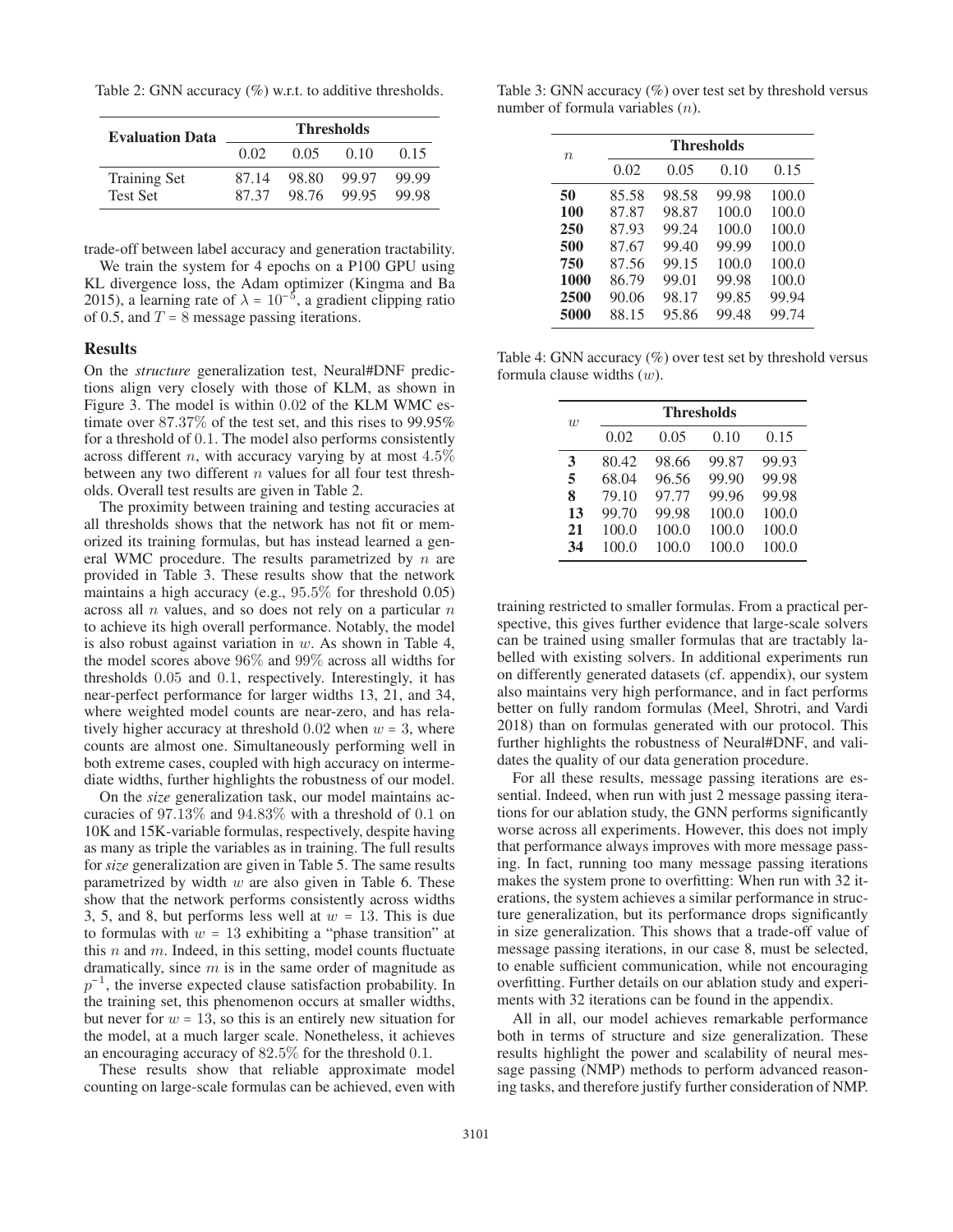| $n_{\rm}$ | <b>Thresholds</b> |             |       |       |  |
|-----------|-------------------|-------------|-------|-------|--|
|           | 0.02              | $0.05 -$    | 0.10  | 0.15  |  |
|           | 10K 79.89         | 89.94 97.13 |       | 99.71 |  |
|           | $15K$ 72.41       | 81.90       | 94.83 | 9741  |  |

Table 5: Accuracy (%) by threshold with respect to additive thresholds on *size* generalization test formulas.

Table 6: Accuracy (%) by threshold over *size* generalization test formulas versus w.

| $\overline{w}$ |       | <b>Thresholds</b> |       |       |  |  |
|----------------|-------|-------------------|-------|-------|--|--|
|                | 0.02  | 0.05              | 0.10  | 0.15  |  |  |
| 3              | 78.13 | 90.63             | 98.44 | 100.0 |  |  |
| 5              | 73.75 | 90.0              | 100.0 | 100.0 |  |  |
| 8              | 76.25 | 91.25             | 98.75 | 100.0 |  |  |
| 13             | 40.0  | 56.25             | 82.5  | 95.0  |  |  |
| 21,34          | 100.0 | 100.0             | 100.0 | 100.0 |  |  |

## Running Time Analysis

In the average case, our GNN runs in  $O(m\bar{w})$ , where  $\bar{w}$  denotes the average formula clause width. By contrast, KLM runs in  $O(nm)$ , so is much slower for standard cases in practice, where  $\bar{w} \ll n$ . In the worst case, our GNN runs in  $O(nm)$ , which is asymptotically identical to KLM. However, in a best-case scenario where  $\bar{w}$  is upper-bounded, the GNN complexity drops to just  $O(n + m)$ , enabling lineartime approximations to be made, whereas KLM remains  $O(nm)$ , since its complexity does not depend on  $\bar{w}$ . Hence, our system enables much faster approximations than KLM in practice, where  $\bar{w} \ll n$ , and these approximations are in linear time with bounded clause width  $\bar{w}$ . A detailed complexity analysis for Neural#DNF can be found in the appendix.

Furthermore, our GNN runs on graphics processing units (GPUs) and thus benefits from accelerated computation. We show running times for the GNN vs. KLM ( $\epsilon$  = 0.1,  $\delta$  = 0.05) for formulas with  $(w = 3, 34, m = 0.75n)$  at every n in Table 7, and running times for all widths are provided in the appendix. However, we note that KLM and the GNN ran over different hardware (Haswell E5-2640v3 CPU vs. P100 GPU, resp.), since they are best suited to their respective devices (CPUs more efficiently handle multiple operations, like sampling, slicing, and comparison, whereas GPUs are efficient for repetitive floating point operations). Hence, these running times are only provided to highlight the scalability of the GNN with increasing formula size, which supports the formal running time expectations of the respective algorithms. Indeed, KLM requires 7.62 seconds for  $w = 34$ ,  $n = 1K$ , and this rises rapidly to 305.61s for  $w = 34$ ,  $n = 15K$ , whereas the GNN only needs 0.02 and 0.223 seconds, respectively. This is because the GNN takes advantage of limited width to deliver linear scalability, while KLM scales quadratically with  $n$  and  $m$ .

Finally, the GNN does not perform slower at smaller

Table 7: Runtimes (s) for KLM and our GNN by number of variables (*n*), with  $w = 3, 34$  and  $m = 0.75n$ .

| w  | <b>Algorithm</b>   | $n_{\rm}$      |                 |                  |                  |  |
|----|--------------------|----------------|-----------------|------------------|------------------|--|
|    |                    | 1Κ             | 5K              | 10K              | 15K              |  |
| 3  | KI M<br><b>GNN</b> | 22.59<br>0.017 | 270.77<br>0.040 | 1151.86<br>0.073 | 2375.56<br>0.104 |  |
|    | KI M               | 7.62           | 43.57           | 164.46           | 305.61           |  |
| 34 | <b>GNN</b>         | 0.020          | 0.074           | 0.145            | 0.223            |  |



Figure 4: GNN estimates over message passing iterations. Red denotes small probability and blue high probability.

widths as with KLM, as it does not rely on sampling. With KLM, random assignments are replaced when they satisfy a clause, which means that with smaller clause widths, more replacements are made, as clause satisfaction is more likely, and this causes a heavy computational overhead. For example, KLM needs 2375 seconds (about 40 minutes) to run on a formula with  $n = 15K$  and  $w = 3$ , using  $\epsilon = 0.1$  and  $\delta = 0.05$ , whereas it only requires 306s when  $w = 34$ . By contrast, the GNN requires only 0.104 and 0.223 seconds, respectively.

#### Discussions: Analyzing the Model

To examine how our model makes predictions, we selected 21 formulas  $f_i : i \in [1, 21]$  from the *structure* test set with weighted KLM model counts of roughly  $\frac{21-i}{20}$ . We then ran our GNN model on these formulas and computed the preour GNN model on these formulas and computed the predicted probability at the end of every message passing iteration. Results are visualized in Figure 4. Initially, the network starts with a low estimate. Then, in the first 3 iterations, it accumulates probabilities and hits a "spike", which can be mapped to messages from literal nodes reaching the disjunction node. Following this, the network lowers its estimates, before adjusting and refining them in the final iterations.

Unlike (Selsam et al. 2019), where the estimate of satisfiability increases mostly monotonically, our network estimates fluctuate aggressively. A large initial estimate is made, and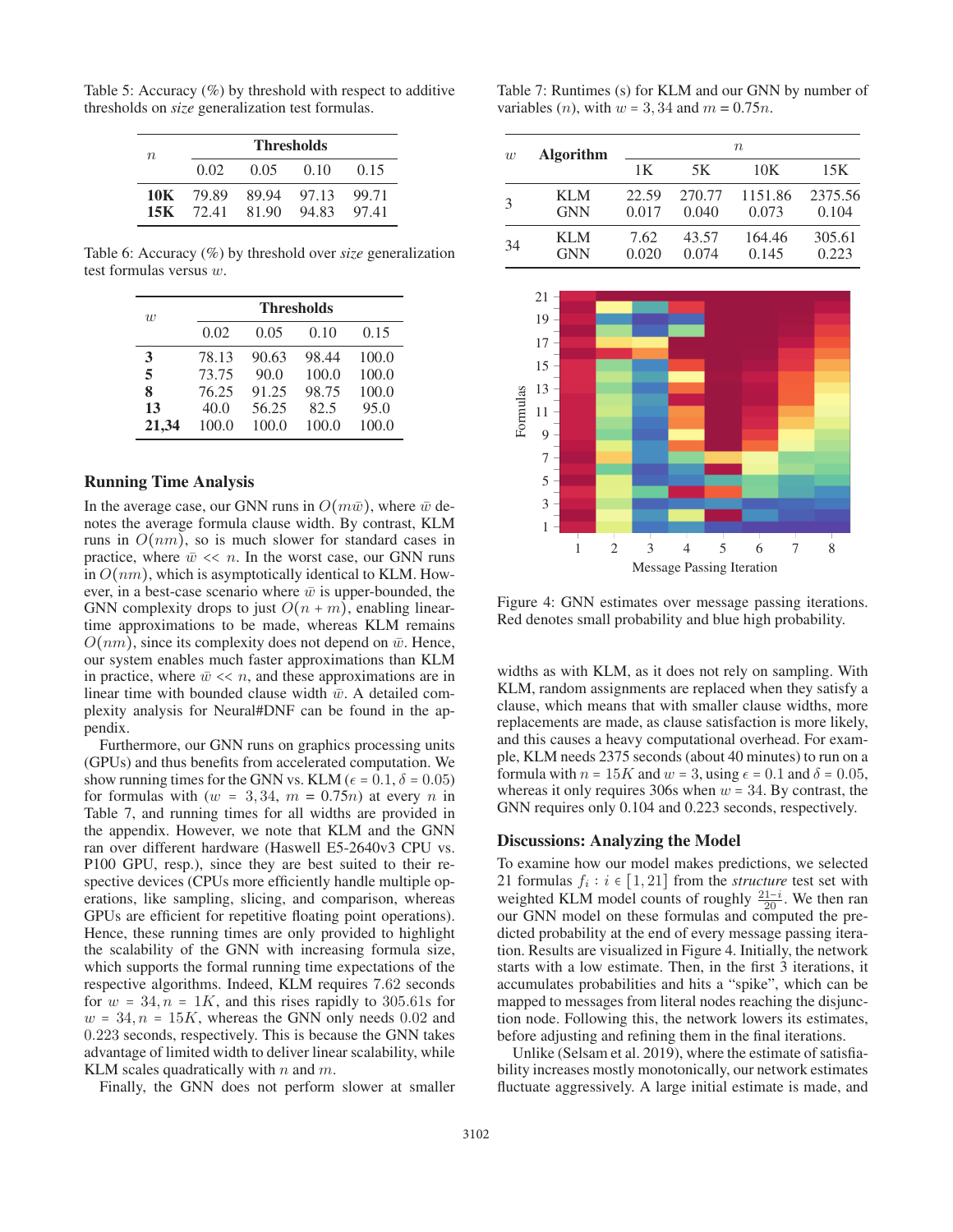then reduced and refined. In doing so, the network seems to be initially estimating the naive sum of conjunction probabilities, and subsequently revisiting its estimates as it better captures intersections between conjunctions. This falls in line with our observations, as any understanding of intersections can only occur starting from the third iteration, when the disjunction and conjunction nodes will have passed each other more global information. This also explains the limited performance observed in our ablation study: With just 2 iterations, the system cannot capture conjunction intersections, so can only make naive estimates.

## 5 Related Work

Weighted #DNF belongs to the wider family of WMC problems, which have been extensively studied due to their connection with probabilistic inference. Weighted #DNF is #Phard (Valiant 1979), so is highly intractable. In fact, Toda proved that the class  $P^{HP}$  contains the entire polynomial hierarchy (Toda 1989). Surprisingly, even weighted #DNF counting on positive, partitioned DNF formulas with clause width at most 2 (Provan and Ball 1983) remains #P-hard.

As a result, many methods have been developed to exactly solve or approximate WMC solutions. One such method is *knowledge compilation (KC)*, where WMC problems are compiled into a new representation in which they are solved efficiently and exactly. KC pushes computational overhead to a preprocessing phase, but compensates for this by subsequently enabling efficient, linear-time probabilistic inference (Darwiche and Marquis 2002). However, compiled representations can be of exponential size in the worst-case. Hence, KC has limited scalability and robustness to model change, which has motivated research in approximate KC (Lowd and Domingos 2010; Friedman and Van den Broeck 2018). Our model training emulates KC preprocessing, but ultimately our model provides approximations and is more scalable. Moreover, it is robust to input changes, as it conceptually handles any formula over a fixed domain of variables and any probability distribution.

Another important paradigm is to produce approximate solutions to circumvent the intractability of WMC (Stockmeyer 1983). For the unweighted case (MC), *hashing-based methods* (Ermon et al. 2013; Chakraborty, Meel, and Vardi 2013) (see also (Chakraborty, Meel, and Vardi 2016)) produce an approximation with probabilistic guarantees. Importantly, (Chakraborty, Meel, and Vardi 2013) also yields an FPRAS when restricted to unweighted DNF; see, e.g., (Meel, Shrotri, and Vardi 2017). For hashing methods, approximation-preserving reductions from WMC to MC are known for CNF, but this remains open for the case of DNF (Chakraborty et al. 2015). Hence, *none* of these hashing methods apply to weighted #DNF. Beyond hashing techniques, *loopy belief propagation (LBP)* (Pearl 1982; Murphy, Weiss, and Jordan 1999) has been applied to approximate WMC. LBP does not provide any guarantees (Weiss 2000). Conceptually, our work also uses message passing, but instead learns messages and states so as to best capture the necessary information to relay. It also restricts all outgoing messages from a node to be identical.

Our work builds on recent applications of GNNs (Scarselli et al. 2009) to a variety of reasoning tasks, such as solving SAT (Selsam et al. 2019) and the traveling salesman problem (TSP) (Prates et al. 2019). There has also been work towards outright learning of inference in probabilistic graphical models (Yoon et al. 2018). These works achieve encouraging results, but only on very small instances (i.e., ∼40 variables) of their respective problems. Indeed, they struggle to generalize to larger (but still small) instances. This is expected, since SAT and TSP are NP-complete and are hard to approximate with strong guarantees. Similarly, probabilistic inference in graphical models is #P-hard and remains NPhard to approximate (as is weighted #CNF). Thus, significant work must be done in this direction to reach results of practical use. In contrast, our work tackles a problem with a known polynomial-time approximation, and learns from a dense dataset of approximate solutions with a very high accuracy at a large scale, and can generalize even further with tolerable loss in performance. To our knowledge, our model is the first proposal that combines reasoning and deep learning, while also scaling to realistic problem instance sizes.

## 6 Summary and Outlook

We presented Neural#DNF, a neural-symbolic approach that leverages the traditional KLM approximate weighted #DNF counter and GNNs to produce weighted #DNF approximations. This work shows that neural networks can be effectively and efficiently applied to large-scale weighted #DNF, given sufficiently dense and reliable training data. Therefore, it is particularly useful for query evaluation on large online probabilistic databases, where queries have computational limitations (Ceylan, Darwiche, and Van den Broeck 2016).

Looking forward, we will analyze the viability of GNNs for other reasoning problems, particularly in light of their expressive power, which could be limiting for problems with less structured graph representations. We hope that this work inspires further research leading to less data-dependent neural-symbolic methods, and a greater understanding of neural method performance over challenging problems.

## 7 Acknowledgements

This work was supported by the Alan Turing Institute under the UK EPSRC grant EP/N510129/1, the AXA Research Fund, and by the EPSRC grants EP/R013667/1, EP/L012138/1, and EP/M025268/1. Ralph Abboud is funded by the Oxford-DeepMind Graduate Scholarship and the Alun Hughes Graduate Scholarship. Experiments for this work were conducted on servers provided by the Advanced Research Computing (ARC) cluster administered by the University of Oxford.

#### References

Ba, J. L.; Kiros, J. R.; and Hinton, G. E. 2016. Layer normalization. *arXiv preprint arXiv:1607.06450*.

Borgwardt, S.; Ceylan, İ. İ.; and Lukasiewicz, T. 2017. Ontology-mediated queries for probabilistic databases. In *Proc. of AAAI*.